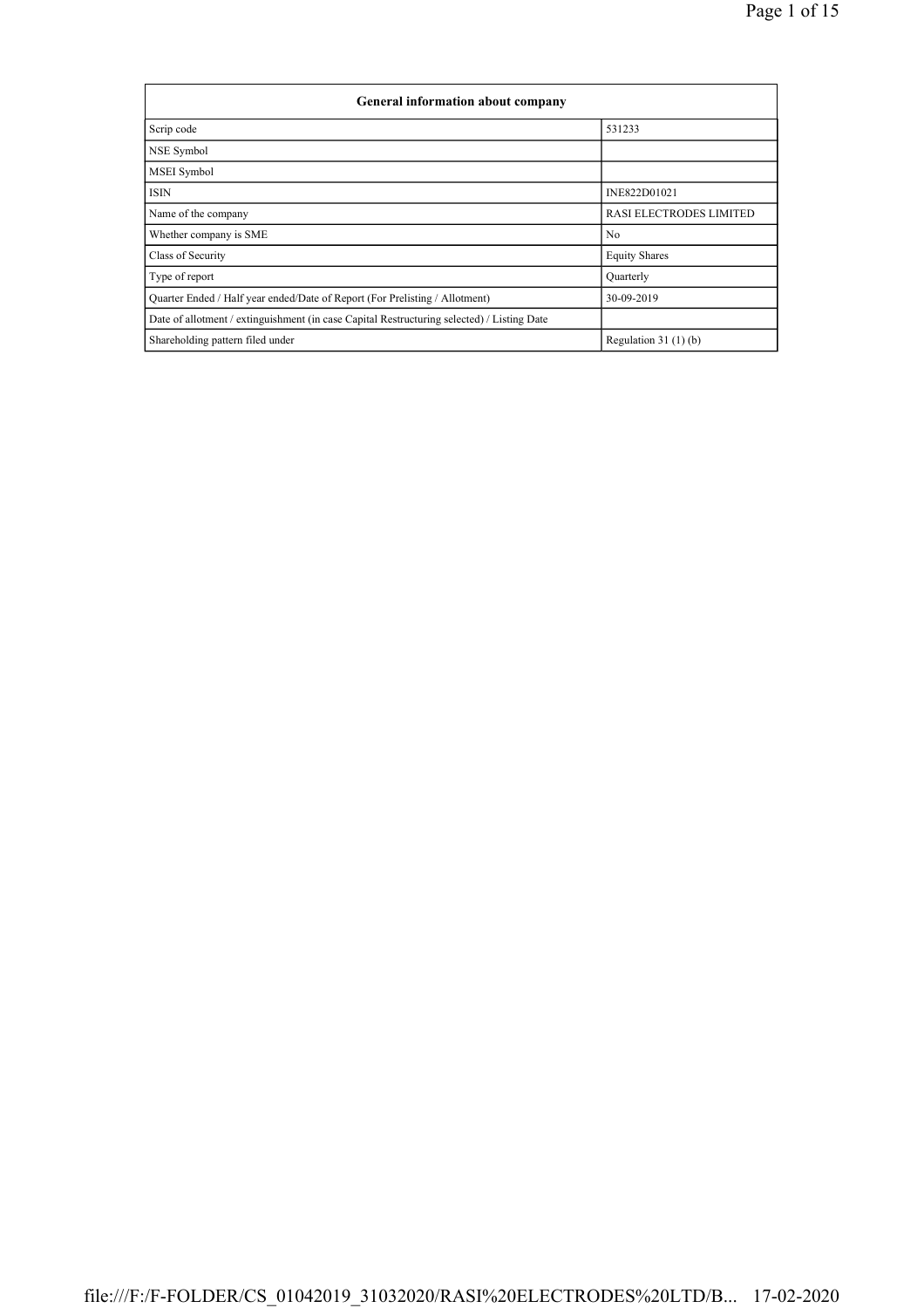|                | <b>Declaration</b>                                                                        |                |                                |                       |                            |  |  |  |  |  |
|----------------|-------------------------------------------------------------------------------------------|----------------|--------------------------------|-----------------------|----------------------------|--|--|--|--|--|
| Sr.<br>No.     | Particular                                                                                | Yes/No         | Promoter and<br>Promoter Group | Public<br>shareholder | Non Promoter-Non<br>Public |  |  |  |  |  |
|                | Whether the Listed Entity has issued any partly paid up<br>shares?                        | N <sub>0</sub> | N <sub>0</sub>                 | No                    | No                         |  |  |  |  |  |
| $\overline{2}$ | Whether the Listed Entity has issued any Convertible<br>Securities?                       | No             | N <sub>0</sub>                 | No                    | N <sub>0</sub>             |  |  |  |  |  |
| 3              | Whether the Listed Entity has issued any Warrants?                                        | N <sub>0</sub> | N <sub>0</sub>                 | N <sub>0</sub>        | N <sub>0</sub>             |  |  |  |  |  |
| $\overline{4}$ | Whether the Listed Entity has any shares against which<br>depository receipts are issued? | No             | N <sub>0</sub>                 | N <sub>0</sub>        | No                         |  |  |  |  |  |
| 5              | Whether the Listed Entity has any shares in locked-in?                                    | Yes            | Yes                            | No                    | N <sub>0</sub>             |  |  |  |  |  |
| 6              | Whether any shares held by promoters are pledge or<br>otherwise encumbered?               | No             | N <sub>0</sub>                 |                       |                            |  |  |  |  |  |
| $\overline{7}$ | Whether company has equity shares with differential<br>voting rights?                     | No.            | N <sub>0</sub>                 | No                    | N <sub>0</sub>             |  |  |  |  |  |
| 8              | Whether the listed entity has any significant beneficial<br>owner?                        | No             |                                |                       |                            |  |  |  |  |  |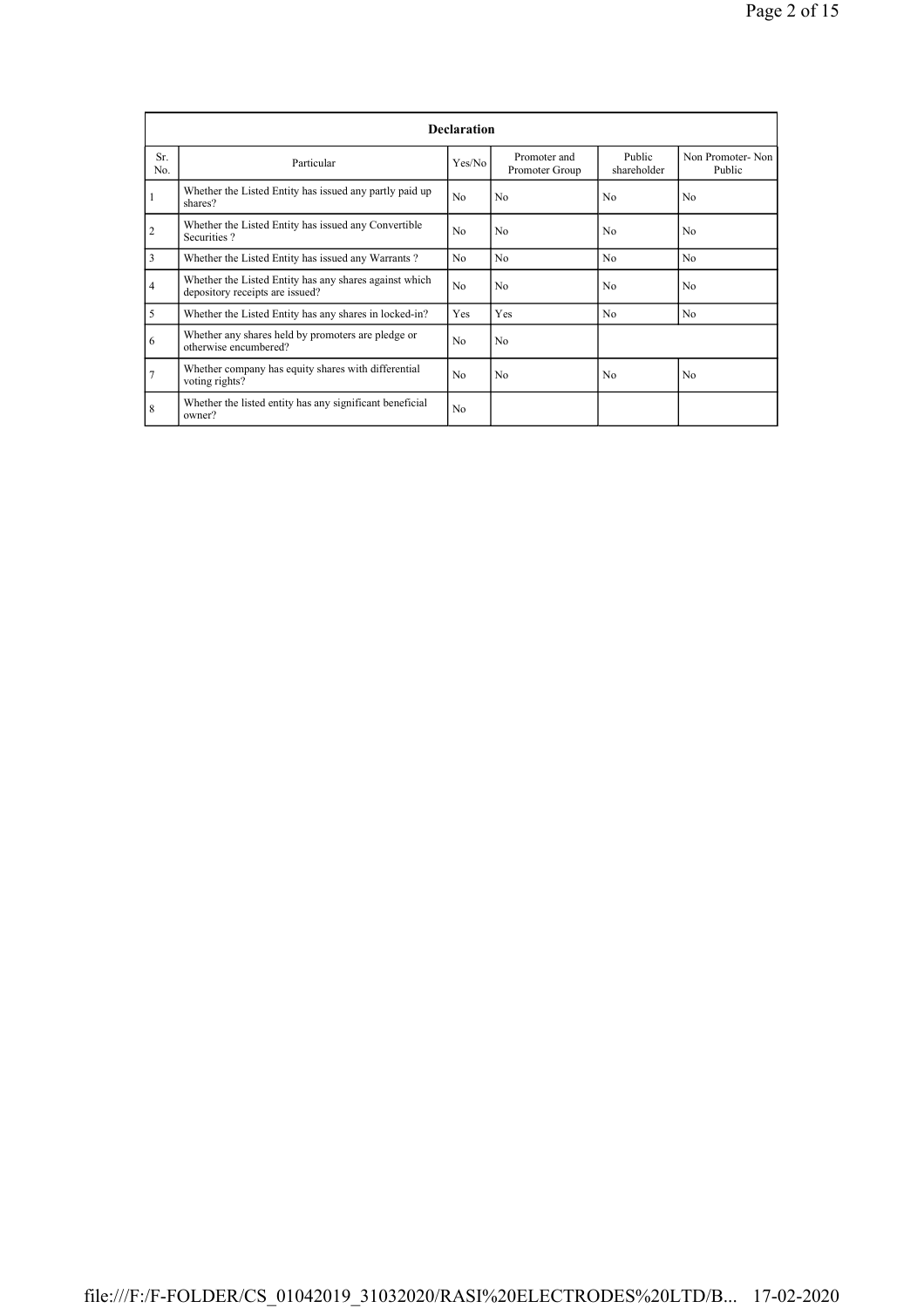|                 | <b>Table I - Summary Statement holding of specified securities</b> |                         |                         |                           |                          |                                                      |                                                                                                                              |                                                                  |               |          |                     |  |
|-----------------|--------------------------------------------------------------------|-------------------------|-------------------------|---------------------------|--------------------------|------------------------------------------------------|------------------------------------------------------------------------------------------------------------------------------|------------------------------------------------------------------|---------------|----------|---------------------|--|
| Category<br>(1) |                                                                    | No. of                  |                         | No. Of<br>Partly<br>paid- | No. Of<br>shares         | Total nos                                            | Shareholding<br>as a % of total<br>no. of shares<br>(calculated as<br>per SCRR,<br>1957) (VIII) As<br>$a\%$ of<br>$(A+B+C2)$ | Number of Voting Rights held in each<br>class of securities (IX) |               |          |                     |  |
|                 | Category of<br>shareholder                                         | Nos. Of<br>shareholders | fully paid<br>up equity | up<br>equity              | underlying<br>Depository | shares<br>held (VII)<br>$= (IV) +$<br>$(V)$ + $(VI)$ |                                                                                                                              | No of Voting (XIV) Rights                                        |               |          | Total as a          |  |
|                 | (II)                                                               | (III)                   | shares<br>held (IV)     | shares<br>held<br>(V)     | Receipts<br>(VI)         |                                                      |                                                                                                                              | Class eg:<br>X                                                   | Class<br>eg:y | Total    | $%$ of<br>$(A+B+C)$ |  |
| (A)             | Promoter &<br>Promoter<br>Group                                    | 7                       | 8703550                 |                           |                          | 8703550                                              | 27.96                                                                                                                        | 8703550                                                          |               | 8703550  | 27.96               |  |
| (B)             | Public                                                             | 3905                    | 22426950                |                           |                          | 22426950                                             | 72.04                                                                                                                        | 22426950                                                         |               | 22426950 | 72.04               |  |
| (C)             | Non<br>Promoter-<br>Non Public                                     |                         |                         |                           |                          |                                                      |                                                                                                                              |                                                                  |               |          |                     |  |
| (C1)            | <b>Shares</b><br>underlying<br><b>DRs</b>                          |                         |                         |                           |                          |                                                      |                                                                                                                              |                                                                  |               |          |                     |  |
| (C2)            | Shares held<br>by<br>Employee<br>Trusts                            |                         |                         |                           |                          |                                                      |                                                                                                                              |                                                                  |               |          |                     |  |
|                 | Total                                                              | 3912                    | 31130500                |                           |                          | 31130500                                             | 100                                                                                                                          | 31130500                                                         |               | 31130500 | 100                 |  |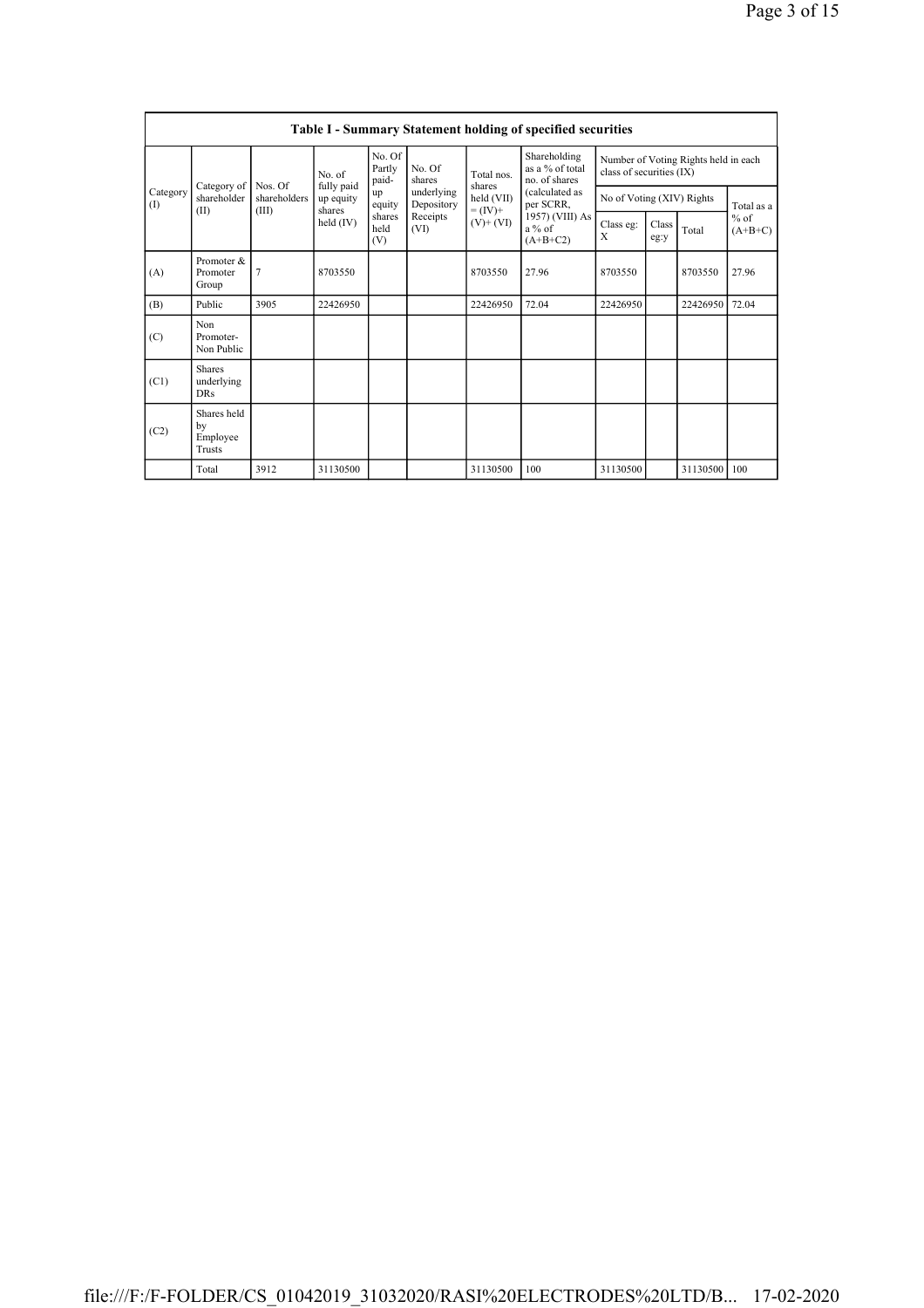|                 | Table I - Summary Statement holding of specified securities |                                                                                                                                                   |             |                                                                                                                  |                                                                                                                                                                                         |                                          |                                                         |                                                                               |                                                    |                                       |  |
|-----------------|-------------------------------------------------------------|---------------------------------------------------------------------------------------------------------------------------------------------------|-------------|------------------------------------------------------------------------------------------------------------------|-----------------------------------------------------------------------------------------------------------------------------------------------------------------------------------------|------------------------------------------|---------------------------------------------------------|-------------------------------------------------------------------------------|----------------------------------------------------|---------------------------------------|--|
| Category<br>(1) | Category of<br>shareholder<br>(II)                          | No. Of<br>No. of<br><b>Shares</b><br>Shares<br>Underlying<br>Underlying<br>Outstanding<br>convertible<br>Warrants<br>securities<br>$(X_i)$<br>(X) |             | No. Of<br>Shares<br>Underlying<br>Outstanding<br>convertible<br>securities and<br>No. Of<br>Warrants (Xi)<br>(a) | Shareholding, as<br>a % assuming<br>full conversion<br>of convertible<br>securities (as a<br>percentage of<br>diluted share<br>capital) $(XI)$ =<br>$(VII)+(X)$ As a<br>% of $(A+B+C2)$ | Number of<br>Locked in<br>shares $(XII)$ |                                                         | Number of<br><b>Shares</b><br>pledged or<br>otherwise<br>encumbered<br>(XIII) |                                                    | Number of<br>equity shares<br>held in |  |
|                 |                                                             |                                                                                                                                                   | Outstanding |                                                                                                                  |                                                                                                                                                                                         | No. (a)                                  | As a<br>$%$ of<br>total<br><b>Shares</b><br>held<br>(b) | No.<br>(a)                                                                    | As a %<br>of total<br><b>Shares</b><br>held<br>(b) | dematerialized<br>form (XIV)          |  |
| (A)             | Promoter &<br>Promoter<br>Group                             |                                                                                                                                                   |             |                                                                                                                  | 27.96                                                                                                                                                                                   | 150000 1.72                              |                                                         |                                                                               |                                                    | 8703550                               |  |
| (B)             | Public                                                      |                                                                                                                                                   |             |                                                                                                                  | 72.04                                                                                                                                                                                   |                                          |                                                         |                                                                               |                                                    | 21636655                              |  |
| (C)             | Non<br>Promoter-<br>Non Public                              |                                                                                                                                                   |             |                                                                                                                  |                                                                                                                                                                                         |                                          |                                                         |                                                                               |                                                    |                                       |  |
| (C1)            | Shares<br>underlying<br><b>DRs</b>                          |                                                                                                                                                   |             |                                                                                                                  |                                                                                                                                                                                         |                                          |                                                         |                                                                               |                                                    |                                       |  |
| (C2)            | Shares held<br>by<br>Employee<br>Trusts                     |                                                                                                                                                   |             |                                                                                                                  |                                                                                                                                                                                         |                                          |                                                         |                                                                               |                                                    |                                       |  |
|                 | Total                                                       |                                                                                                                                                   |             |                                                                                                                  | 100                                                                                                                                                                                     | 150000 0.48                              |                                                         |                                                                               |                                                    | 30340205                              |  |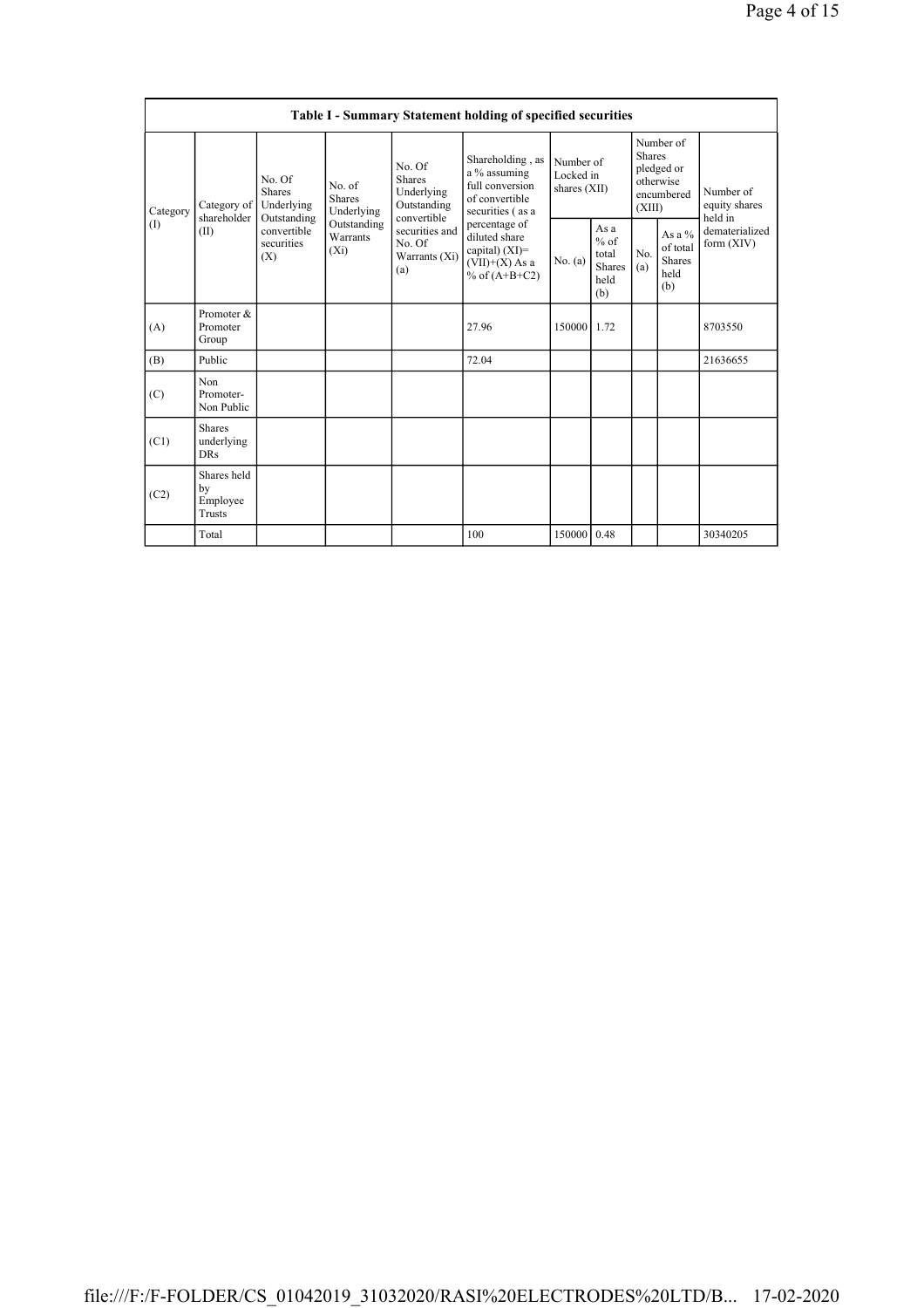|                                                                                                | Table II - Statement showing shareholding pattern of the Promoter and Promoter Group                                |                                  |                                   |                       |                          |                        |                                                                                       |                                                                  |               |          |                                 |
|------------------------------------------------------------------------------------------------|---------------------------------------------------------------------------------------------------------------------|----------------------------------|-----------------------------------|-----------------------|--------------------------|------------------------|---------------------------------------------------------------------------------------|------------------------------------------------------------------|---------------|----------|---------------------------------|
|                                                                                                |                                                                                                                     | Nos. Of<br>shareholders<br>(III) | No. of                            | No.<br>Of<br>Partly   | No. Of<br>shares         | Total nos.<br>shares   | Shareholding<br>as a % of<br>total no. of<br>shares<br>(calculated<br>as per<br>SCRR, | Number of Voting Rights held in each<br>class of securities (IX) |               |          |                                 |
| Sr.                                                                                            | Category $\&$<br>Name of the<br>Shareholders (I)                                                                    |                                  | fully paid<br>up equity<br>shares | paid-<br>up<br>equity | underlying<br>Depository | held<br>$(VII) =$      |                                                                                       | No of Voting (XIV) Rights                                        |               |          | Total<br>as a $\%$              |
|                                                                                                |                                                                                                                     |                                  | held (IV)                         | shares<br>held<br>(V) | Receipts<br>(VI)         | $(IV)+(V)$<br>$+ (VI)$ | 1957) (VIII)<br>As a % of<br>$(A+B+C2)$                                               | Class eg:<br>X                                                   | Class<br>eg:y | Total    | of<br>Total<br>Voting<br>rights |
| A                                                                                              | Table II - Statement showing shareholding pattern of the Promoter and Promoter Group                                |                                  |                                   |                       |                          |                        |                                                                                       |                                                                  |               |          |                                 |
| (1)                                                                                            | Indian                                                                                                              |                                  |                                   |                       |                          |                        |                                                                                       |                                                                  |               |          |                                 |
| (a)                                                                                            | Individuals/Hindu<br>undivided Family                                                                               | 6                                | 8453550                           |                       |                          | 8453550                | 27.16                                                                                 | 8453550                                                          |               | 8453550  | 27.16                           |
| (d)                                                                                            | Any Other<br>(specify)                                                                                              | $\mathbf{1}$                     | 250000                            |                       |                          | 250000                 | 0.8                                                                                   | 250000                                                           |               | 250000   | 0.8                             |
| Sub-Total<br>(A)(1)                                                                            |                                                                                                                     | 7                                | 8703550                           |                       |                          | 8703550                | 27.96                                                                                 | 8703550                                                          |               | 8703550  | 27.96                           |
| (2)                                                                                            | Foreign                                                                                                             |                                  |                                   |                       |                          |                        |                                                                                       |                                                                  |               |          |                                 |
| Total<br>Shareholding<br>of Promoter<br>and<br>Promoter<br>Group $(A)=$<br>$(A)(1)+(A)$<br>(2) |                                                                                                                     | 7                                | 8703550                           |                       |                          | 8703550                | 27.96                                                                                 | 8703550                                                          |               | 8703550  | 27.96                           |
| B                                                                                              | Table III - Statement showing shareholding pattern of the Public shareholder                                        |                                  |                                   |                       |                          |                        |                                                                                       |                                                                  |               |          |                                 |
| (1)                                                                                            | Institutions                                                                                                        |                                  |                                   |                       |                          |                        |                                                                                       |                                                                  |               |          |                                 |
| (3)                                                                                            | Non-institutions                                                                                                    |                                  |                                   |                       |                          |                        |                                                                                       |                                                                  |               |          |                                 |
| (a(i))                                                                                         | Individuals -<br>i.Individual<br>shareholders<br>holding nominal<br>share capital up<br>to Rs. 2 lakhs.             | 3636                             | 10991402                          |                       |                          | 10991402 35.31         |                                                                                       | 10991402                                                         |               | 10991402 | 35.31                           |
| (a(ii))                                                                                        | Individuals - ii.<br>Individual<br>shareholders<br>holding nominal<br>share capital in<br>excess of Rs. 2<br>lakhs. | 32                               | 8902568                           |                       |                          | 8902568                | 28.6                                                                                  | 8902568                                                          |               | 8902568  | 28.6                            |
| (e)                                                                                            | Any Other<br>(specify)                                                                                              | 237                              | 2532980                           |                       |                          | 2532980                | 8.14                                                                                  | 2532980                                                          |               | 2532980  | 8.14                            |
| Sub-Total<br>(B)(3)                                                                            |                                                                                                                     | 3905                             | 22426950                          |                       |                          | 22426950 72.04         |                                                                                       | 22426950                                                         |               | 22426950 | 72.04                           |
| <b>Total Public</b><br>Shareholding<br>$(B)= (B)(1) +$<br>$(B)(2)+(B)$<br>(3)                  |                                                                                                                     | 3905                             | 22426950                          |                       |                          | 22426950               | 72.04                                                                                 | 22426950                                                         |               | 22426950 | 72.04                           |
| $\mathbf C$                                                                                    | Table IV - Statement showing shareholding pattern of the Non Promoter- Non Public shareholder                       |                                  |                                   |                       |                          |                        |                                                                                       |                                                                  |               |          |                                 |
| Total<br>$(A+B+C2)$                                                                            |                                                                                                                     | 3912                             | 31130500                          |                       |                          | 31130500               | 100                                                                                   | 31130500                                                         |               | 31130500 | 100                             |
| Total<br>$(A+B+C)$                                                                             |                                                                                                                     | 3912                             | 31130500                          |                       |                          | 31130500               | 100                                                                                   | 31130500                                                         |               | 31130500 | 100                             |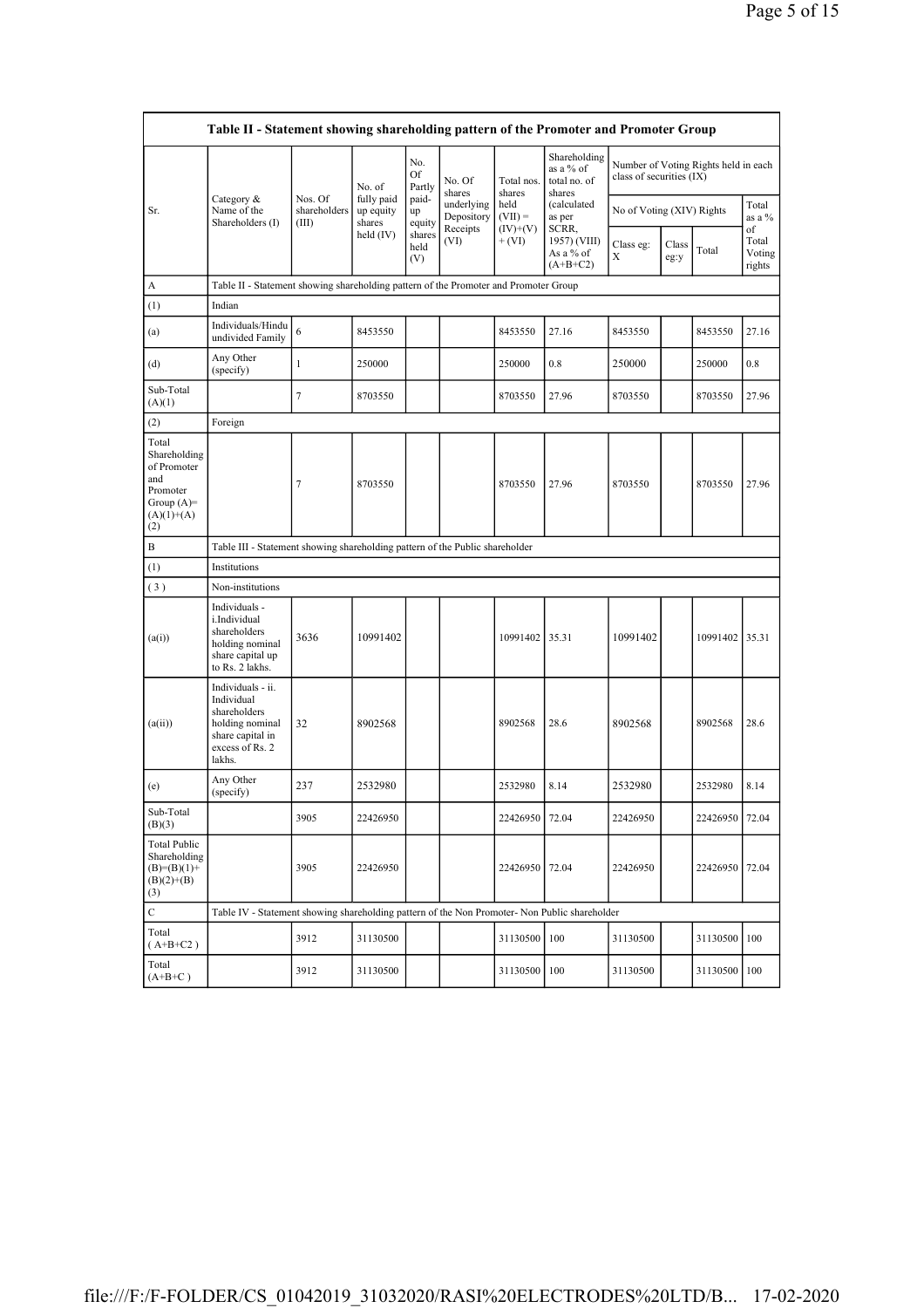| Table II - Statement showing shareholding pattern of the Promoter and Promoter Group   |                                                                               |                                            |                                                           |                                                                                              |                                        |                                                      |                                                                               |                                         |                                       |  |
|----------------------------------------------------------------------------------------|-------------------------------------------------------------------------------|--------------------------------------------|-----------------------------------------------------------|----------------------------------------------------------------------------------------------|----------------------------------------|------------------------------------------------------|-------------------------------------------------------------------------------|-----------------------------------------|---------------------------------------|--|
| Sr.                                                                                    | No. Of Shares<br>Underlying<br>Outstanding<br>convertible<br>securities $(X)$ | No. of Shares<br>Underlying<br>Outstanding | No. Of Shares<br>Underlying<br>Outstanding<br>convertible | Shareholding, as a<br>% assuming full<br>conversion of<br>convertible<br>securities (as a    | Number of<br>Locked in shares<br>(XII) |                                                      | Number of<br><b>Shares</b><br>pledged or<br>otherwise<br>encumbered<br>(XIII) |                                         | Number of<br>equity shares<br>held in |  |
|                                                                                        |                                                                               | Warrants<br>$(X_i)$                        | securities and<br>No. Of<br>Warrants (Xi)<br>(a)          | percentage of<br>diluted share<br>capital) $(XI) = (VII)$<br>$+(X)$ As a % of<br>$(A+B+C2)$  | No. (a)                                | As a $%$<br>of total<br><b>Shares</b><br>held<br>(b) | No.<br>(a)                                                                    | As a %<br>of total<br>Shares<br>held(b) | dematerialized<br>form $(XIV)$        |  |
| А                                                                                      |                                                                               |                                            |                                                           | Table II - Statement showing shareholding pattern of the Promoter and Promoter Group         |                                        |                                                      |                                                                               |                                         |                                       |  |
| (1)                                                                                    | Indian                                                                        |                                            |                                                           |                                                                                              |                                        |                                                      |                                                                               |                                         |                                       |  |
| (a)                                                                                    |                                                                               |                                            |                                                           | 27.16                                                                                        | 150000                                 | 1.77                                                 |                                                                               |                                         | 8453550                               |  |
| (d)                                                                                    |                                                                               |                                            |                                                           | 0.8                                                                                          | $\overline{0}$                         | $\overline{0}$                                       |                                                                               |                                         | 250000                                |  |
| Sub-Total (A)<br>(1)                                                                   |                                                                               |                                            |                                                           | 27.96                                                                                        | 150000 1.72                            |                                                      |                                                                               |                                         | 8703550                               |  |
| (2)                                                                                    | Foreign                                                                       |                                            |                                                           |                                                                                              |                                        |                                                      |                                                                               |                                         |                                       |  |
| Total<br>Shareholding<br>of Promoter<br>and Promoter<br>Group $(A)=A)$<br>$(1)+(A)(2)$ |                                                                               |                                            |                                                           | 27.96                                                                                        | 150000 1.72                            |                                                      |                                                                               |                                         | 8703550                               |  |
| B                                                                                      |                                                                               |                                            |                                                           | Table III - Statement showing shareholding pattern of the Public shareholder                 |                                        |                                                      |                                                                               |                                         |                                       |  |
| (1)                                                                                    | Institutions                                                                  |                                            |                                                           |                                                                                              |                                        |                                                      |                                                                               |                                         |                                       |  |
| (3)                                                                                    | Non-institutions                                                              |                                            |                                                           |                                                                                              |                                        |                                                      |                                                                               |                                         |                                       |  |
| (a(i))                                                                                 |                                                                               |                                            |                                                           | 35.31                                                                                        |                                        |                                                      |                                                                               |                                         | 10201107                              |  |
| (a(ii))                                                                                |                                                                               |                                            |                                                           | 28.6                                                                                         |                                        |                                                      |                                                                               |                                         | 8902568                               |  |
| (e)                                                                                    |                                                                               |                                            |                                                           | 8.14                                                                                         |                                        |                                                      |                                                                               |                                         | 2532980                               |  |
| Sub-Total (B)<br>(3)                                                                   |                                                                               |                                            |                                                           | 72.04                                                                                        |                                        |                                                      |                                                                               |                                         | 21636655                              |  |
| <b>Total Public</b><br>Shareholding<br>$(B)= (B)(1) +$<br>$(B)(2)+(B)(3)$              |                                                                               |                                            |                                                           | 72.04                                                                                        |                                        |                                                      |                                                                               |                                         | 21636655                              |  |
| $\mathcal{C}$                                                                          |                                                                               |                                            |                                                           | Table IV - Statement showing shareholding pattern of the Non Promoter-Non Public shareholder |                                        |                                                      |                                                                               |                                         |                                       |  |
| Total<br>$(A+B+C2)$                                                                    |                                                                               |                                            |                                                           | 100                                                                                          | 150000                                 | 0.48                                                 |                                                                               |                                         | 30340205                              |  |
| Total<br>$(A+B+C)$                                                                     |                                                                               |                                            |                                                           | 100                                                                                          | 150000 0.48                            |                                                      |                                                                               |                                         | 30340205                              |  |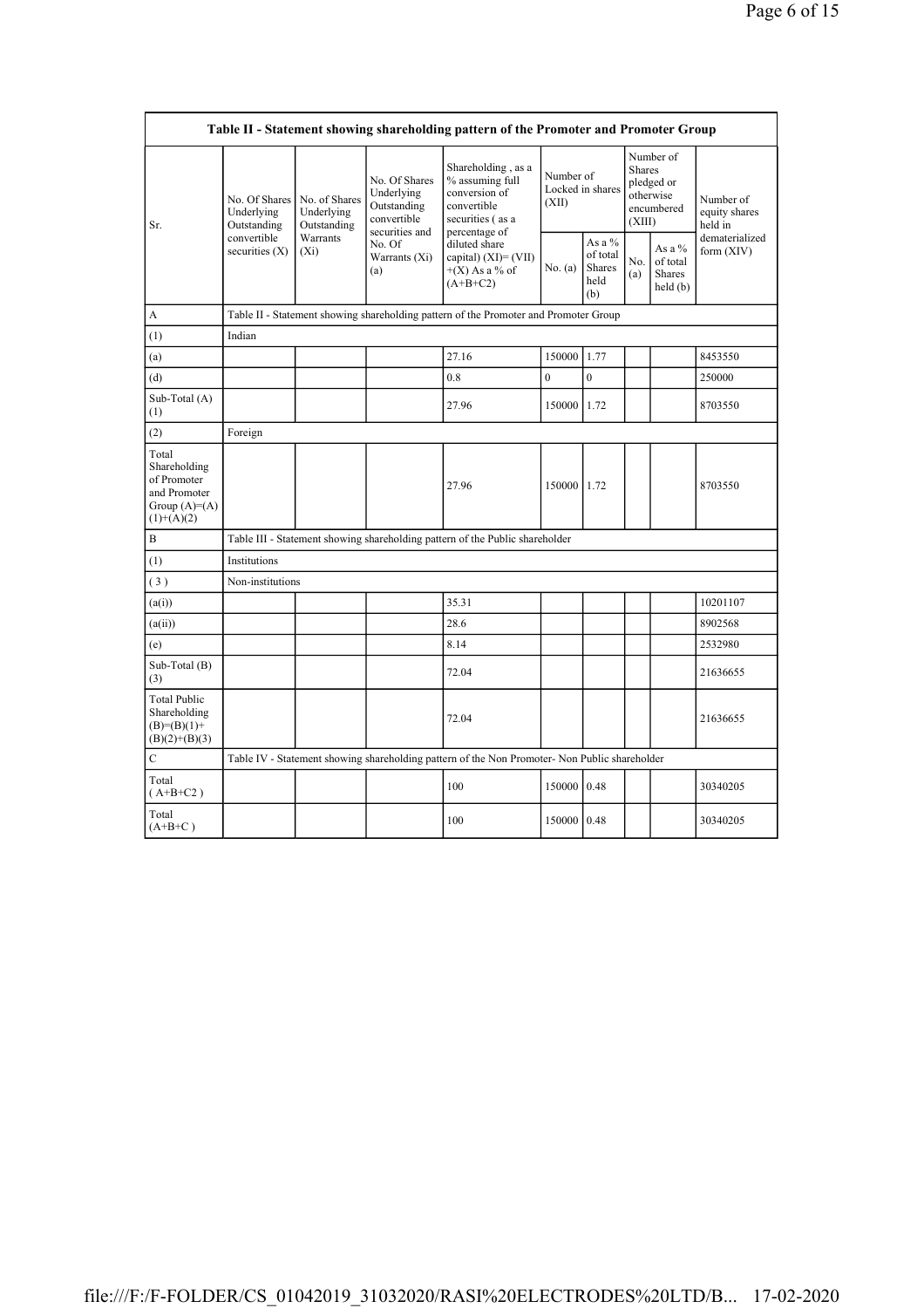| Individuals/Hindu undivided Family                                                                                                                                                           |                                                               |                           |                             |                      |                                               |                    |  |  |  |  |
|----------------------------------------------------------------------------------------------------------------------------------------------------------------------------------------------|---------------------------------------------------------------|---------------------------|-----------------------------|----------------------|-----------------------------------------------|--------------------|--|--|--|--|
| Searial No.                                                                                                                                                                                  | $\mathbf{1}$                                                  | $\overline{c}$            | $\overline{\mathbf{3}}$     | $\overline{4}$       | 5                                             | 6                  |  |  |  |  |
| Name of the<br>Shareholders (I)                                                                                                                                                              | <b>B POPATLAL</b><br><b>KOTHARI</b>                           | P NITYA<br><b>KOTHARI</b> | P MANJULA<br><b>KOTHARI</b> | P KASHYAP<br>KOTHARI | POPATLAL<br><b>KOTHARI AND</b><br><b>SONS</b> | RUCHI N<br>KOTHARI |  |  |  |  |
| PAN(II)                                                                                                                                                                                      | AAIPK7746D                                                    | AANPK2428F                | AAIPK7745A                  | AAOPK0675M           | AAAHP2895Q                                    | AFIPJ0913Q         |  |  |  |  |
| No. of fully paid<br>up equity shares<br>held (IV)                                                                                                                                           | 4962030                                                       | 1061485                   | 882700                      | 1213065              | 218570                                        | 115700             |  |  |  |  |
| No. Of Partly paid-<br>up equity shares<br>held (V)                                                                                                                                          |                                                               |                           |                             |                      |                                               |                    |  |  |  |  |
| No. Of shares<br>underlying<br>Depository<br>Receipts (VI)                                                                                                                                   |                                                               |                           |                             |                      |                                               |                    |  |  |  |  |
| Total nos. shares<br>held $(VII) = (IV) +$<br>$(V)+(VI)$                                                                                                                                     | 4962030                                                       | 1061485                   | 882700                      | 1213065              | 218570                                        | 115700             |  |  |  |  |
| Shareholding as a<br>% of total no. of<br>shares (calculated<br>as per SCRR,<br>1957) (VIII) As a<br>% of $(A+B+C2)$                                                                         | 15.94                                                         | 3.41                      | 2.84                        | 3.9                  | 0.7                                           | 0.37               |  |  |  |  |
|                                                                                                                                                                                              | Number of Voting Rights held in each class of securities (IX) |                           |                             |                      |                                               |                    |  |  |  |  |
| Class eg:X                                                                                                                                                                                   | 4962030                                                       | 1061485                   | 882700                      | 1213065              | 218570                                        | 115700             |  |  |  |  |
| Class eg:y                                                                                                                                                                                   |                                                               |                           |                             |                      |                                               |                    |  |  |  |  |
| Total                                                                                                                                                                                        | 4962030                                                       | 1061485                   | 882700                      | 1213065              | 218570                                        | 115700             |  |  |  |  |
| Total as a % of<br><b>Total Voting rights</b>                                                                                                                                                | 15.94                                                         | 3.41                      | 2.84                        | 3.9                  | 0.7                                           | 0.37               |  |  |  |  |
| No. Of Shares<br>Underlying<br>Outstanding<br>convertible<br>securities $(X)$                                                                                                                |                                                               |                           |                             |                      |                                               |                    |  |  |  |  |
| No. of Shares<br>Underlying<br>Outstanding<br>Warrants (Xi)                                                                                                                                  |                                                               |                           |                             |                      |                                               |                    |  |  |  |  |
| No. Of Shares<br>Underlying<br>Outstanding<br>convertible<br>securities and No.<br>Of Warrants (Xi)<br>(a)                                                                                   |                                                               |                           |                             |                      |                                               |                    |  |  |  |  |
| Shareholding, as a<br>% assuming full<br>conversion of<br>convertible<br>securities (as a<br>percentage of<br>diluted share<br>capital) $(XI) = (VII)$<br>$+(Xi)(a)$ As a % of<br>$(A+B+C2)$ | 15.94                                                         | 3.41                      | 2.84                        | 3.9                  | 0.7                                           | 0.37               |  |  |  |  |
| Number of Locked in shares (XII)                                                                                                                                                             |                                                               |                           |                             |                      |                                               |                    |  |  |  |  |
| No. (a)                                                                                                                                                                                      | 125000                                                        | $\boldsymbol{0}$          | $\boldsymbol{0}$            | $\boldsymbol{0}$     | $\boldsymbol{0}$                              | 25000              |  |  |  |  |
| As a % of total<br>Shares held (b)                                                                                                                                                           | 2.52                                                          | $\mathbf{0}$              | $\mathbf{0}$                | $\boldsymbol{0}$     | $\boldsymbol{0}$                              | 21.61              |  |  |  |  |
|                                                                                                                                                                                              | Number of Shares pledged or otherwise encumbered (XIII)       |                           |                             |                      |                                               |                    |  |  |  |  |
| No. (a)                                                                                                                                                                                      |                                                               |                           |                             |                      |                                               |                    |  |  |  |  |
| As a % of total<br>Shares held (b)                                                                                                                                                           |                                                               |                           |                             |                      |                                               |                    |  |  |  |  |
| Number of equity<br>shares held in<br>dematerialized<br>form $(XIV)$                                                                                                                         | 4962030                                                       | 1061485                   | 882700                      | 1213065              | 218570                                        | 115700             |  |  |  |  |
| Reason for not providing PAN                                                                                                                                                                 |                                                               |                           |                             |                      |                                               |                    |  |  |  |  |
| Reason for not<br>providing PAN                                                                                                                                                              |                                                               |                           |                             |                      |                                               |                    |  |  |  |  |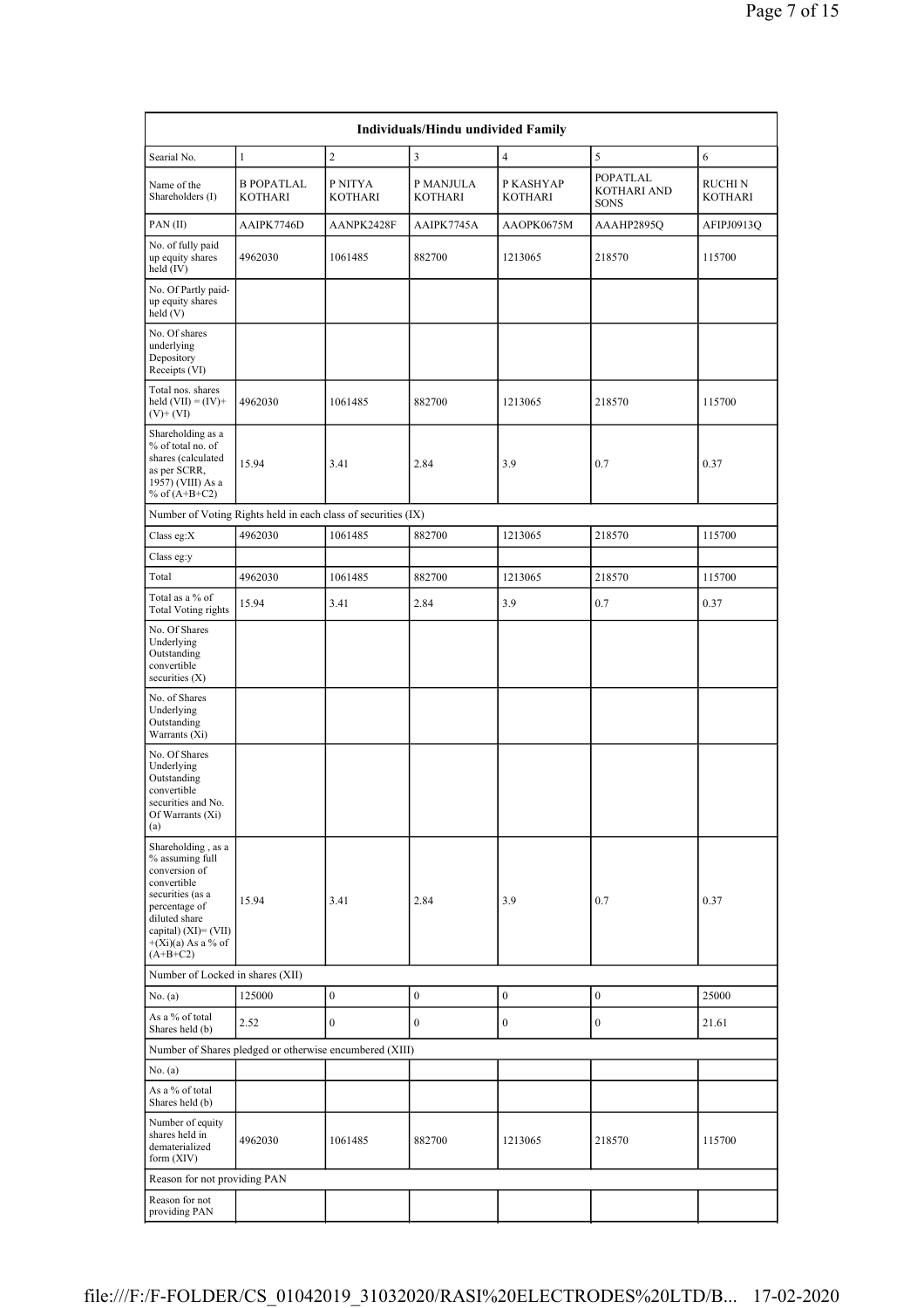| $\sim$<br>Shar<br>tyne<br>eholde<br>∿v D⊌<br>. . | ٦m<br>moter<br> | mote.<br>ΩТ | omoter | notei<br><br>۱г | .10ter<br>н | omote |
|--------------------------------------------------|-----------------|-------------|--------|-----------------|-------------|-------|
|                                                  |                 |             |        |                 |             |       |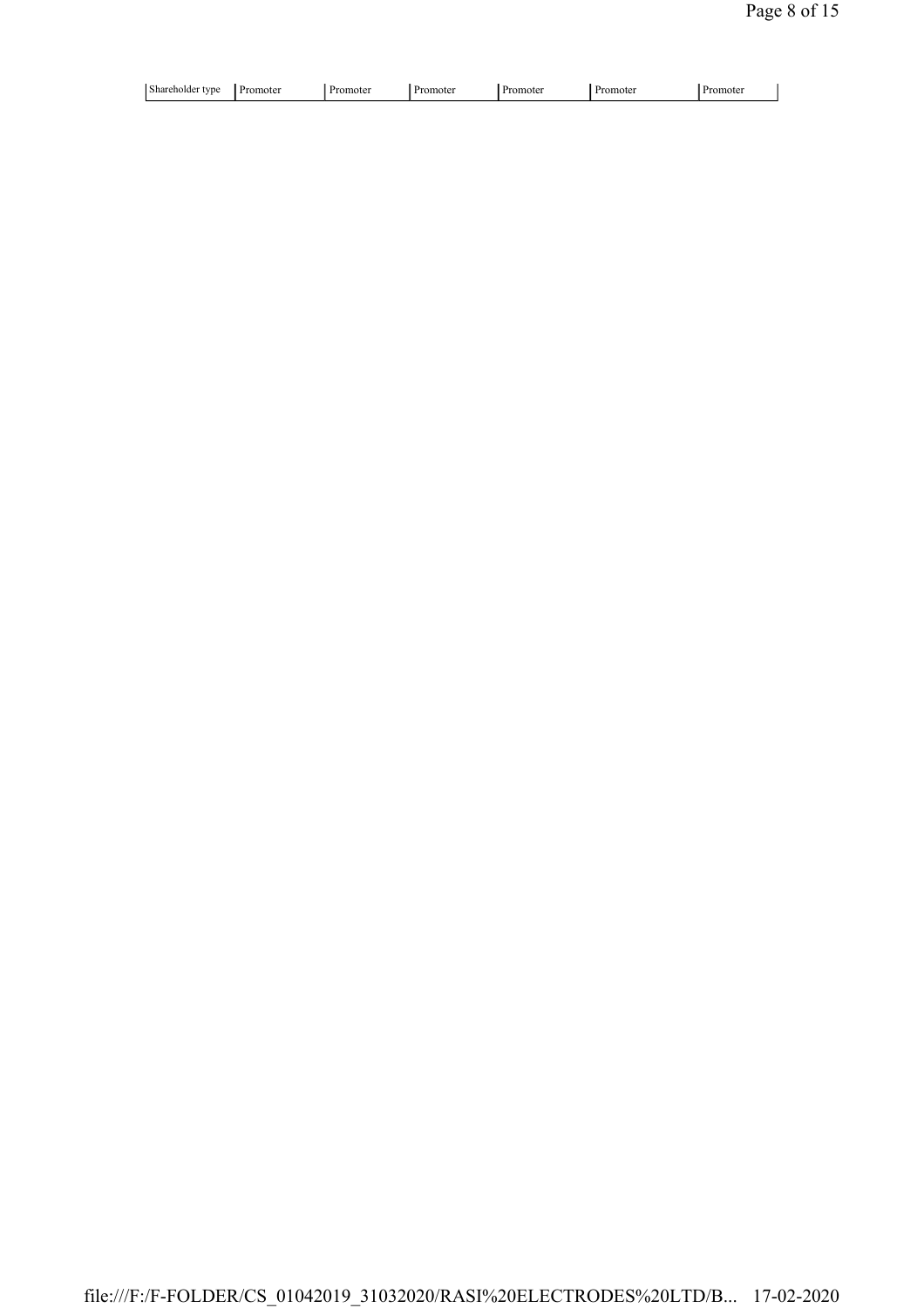| Searial No.                                                                                                                                                                                  |                                                               |
|----------------------------------------------------------------------------------------------------------------------------------------------------------------------------------------------|---------------------------------------------------------------|
| Name of the<br>Shareholders (I)                                                                                                                                                              | Click here to go back                                         |
| PAN(II)                                                                                                                                                                                      | Total                                                         |
| No. of fully paid<br>up equity shares<br>held $(IV)$                                                                                                                                         | 8453550                                                       |
| No. Of Partly paid-<br>up equity shares<br>held(V)                                                                                                                                           |                                                               |
| No. Of shares<br>underlying<br>Depository<br>Receipts (VI)                                                                                                                                   |                                                               |
| Total nos. shares<br>held $(VII) = (IV) +$<br>$(V)$ + $(VI)$                                                                                                                                 | 8453550                                                       |
| Shareholding as a<br>% of total no. of<br>shares (calculated<br>as per SCRR,<br>1957) (VIII) As a<br>% of $(A+B+C2)$                                                                         | 27.16                                                         |
|                                                                                                                                                                                              | Number of Voting Rights held in each class of securities (IX) |
| Class eg: $X$                                                                                                                                                                                | 8453550                                                       |
| Class eg:y                                                                                                                                                                                   |                                                               |
| Total                                                                                                                                                                                        | 8453550                                                       |
| Total as a % of<br>Total Voting rights                                                                                                                                                       | 27.16                                                         |
| No. Of Shares<br>Underlying<br>Outstanding<br>convertible<br>securities $(X)$                                                                                                                |                                                               |
| No. of Shares<br>Underlying<br>Outstanding<br>Warrants $(X_i)$                                                                                                                               |                                                               |
| No. Of Shares<br>Underlying<br>Outstanding<br>convertible<br>securities and No.<br>Of Warrants (Xi)<br>(a)                                                                                   |                                                               |
| Shareholding, as a<br>% assuming full<br>conversion of<br>convertible<br>securities (as a<br>percentage of<br>diluted share<br>capital) $(XI) = (VII)$<br>$+(Xi)(a)$ As a % of<br>$(A+B+C2)$ | 27.16                                                         |
| Number of Locked in shares (XII)                                                                                                                                                             |                                                               |
| No. (a)                                                                                                                                                                                      | 150000                                                        |
| As a % of total<br>Shares held (b)                                                                                                                                                           | 1.77                                                          |
|                                                                                                                                                                                              | Number of Shares pledged or otherwise encumbered (XIII)       |
| No. $(a)$                                                                                                                                                                                    |                                                               |
| As a % of total<br>Shares held (b)                                                                                                                                                           |                                                               |
| Number of equity<br>shares held in<br>dematerialized<br>form $(XIV)$                                                                                                                         | 8453550                                                       |
| Reason for not providing PAN                                                                                                                                                                 |                                                               |
| Reason for not<br>providing PAN                                                                                                                                                              |                                                               |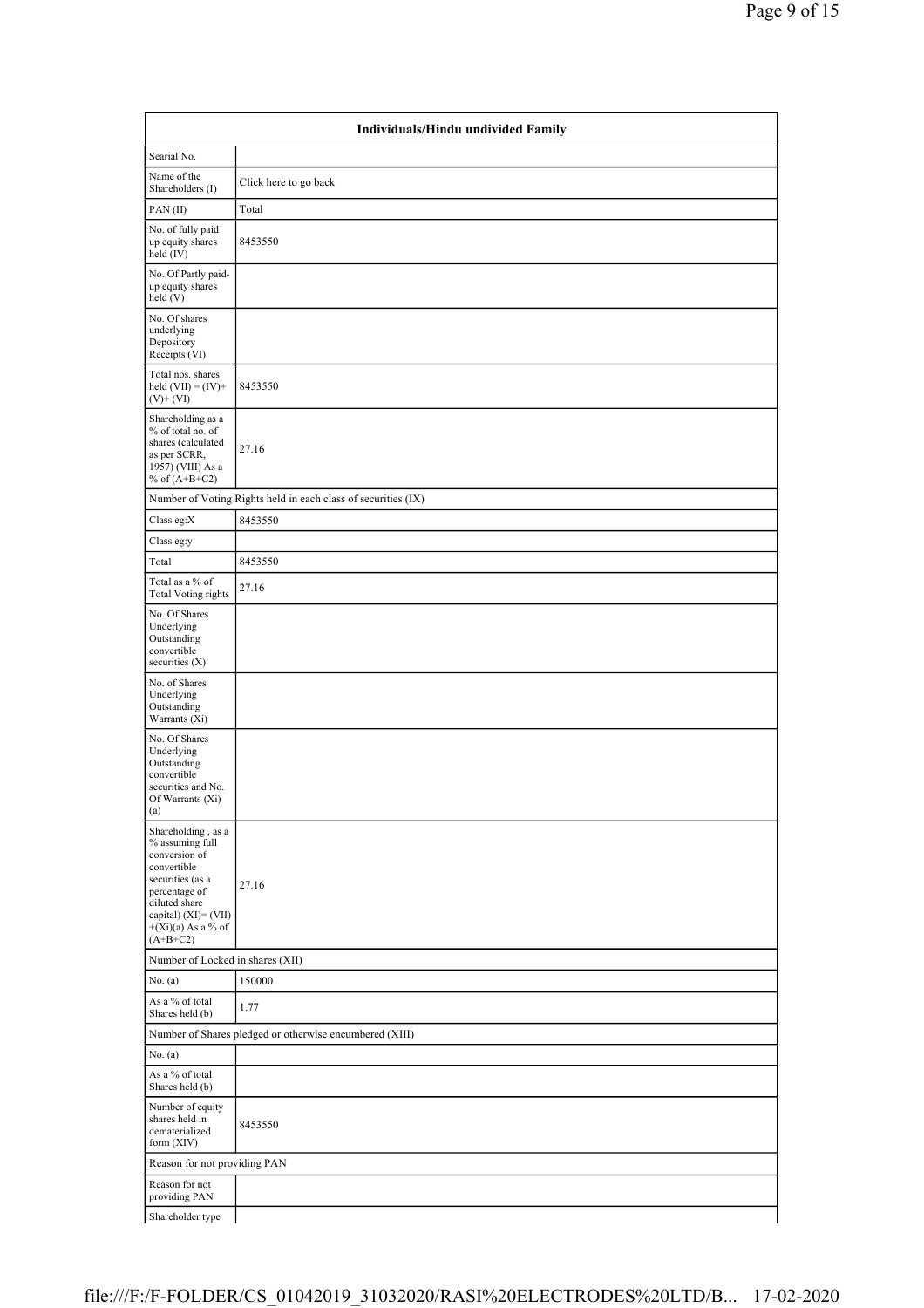Page 10 of 15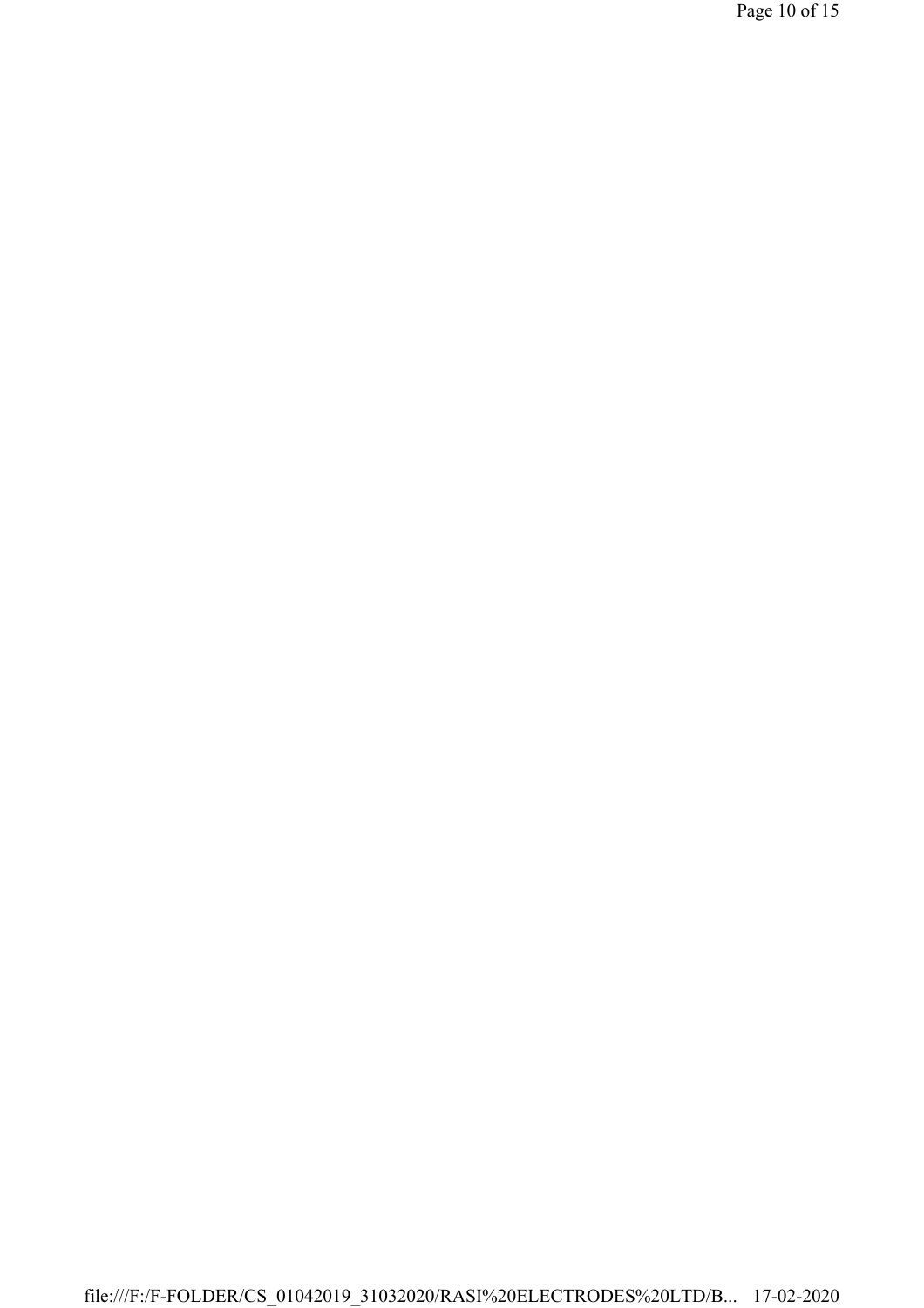| Searial No.                                                                                                                                                                              | $\mathbf{1}$                                                  |                       |  |
|------------------------------------------------------------------------------------------------------------------------------------------------------------------------------------------|---------------------------------------------------------------|-----------------------|--|
| Category                                                                                                                                                                                 | <b>Bodies Corporate</b>                                       | Click here to go back |  |
| Name of the<br>Shareholders (I)                                                                                                                                                          | <b>BPK DEVELOPERS P LTD</b>                                   |                       |  |
| PAN(II)                                                                                                                                                                                  | AAHFB9968P                                                    | Total                 |  |
| No. of the<br>Shareholders (I)                                                                                                                                                           | $\mathbf{1}$                                                  | 1                     |  |
| No. of fully paid<br>up equity shares<br>held (IV)                                                                                                                                       | 250000                                                        | 250000                |  |
| No. Of Partly paid-<br>up equity shares<br>held(V)                                                                                                                                       |                                                               |                       |  |
| No. Of shares<br>underlying<br>Depository<br>Receipts (VI)                                                                                                                               |                                                               |                       |  |
| Total nos. shares<br>held $(VII) = (IV) +$<br>$(V)+(VI)$                                                                                                                                 | 250000                                                        | 250000                |  |
| Shareholding as a<br>% of total no. of<br>shares (calculated<br>as per SCRR,<br>1957) (VIII) As a<br>% of $(A+B+C2)$                                                                     | 0.8                                                           | 0.8                   |  |
|                                                                                                                                                                                          | Number of Voting Rights held in each class of securities (IX) |                       |  |
| Class eg: X                                                                                                                                                                              | 250000                                                        | 250000                |  |
| Class eg:y                                                                                                                                                                               |                                                               |                       |  |
| Total                                                                                                                                                                                    | 250000                                                        | 250000                |  |
| Total as a % of<br><b>Total Voting rights</b>                                                                                                                                            | 0.8                                                           | 0.8                   |  |
| No. Of Shares<br>Underlying<br>Outstanding<br>convertible<br>securities $(X)$                                                                                                            |                                                               |                       |  |
| No. of Shares<br>Underlying<br>Outstanding<br>Warrants $(X_i)$                                                                                                                           |                                                               |                       |  |
| No. Of Shares<br>Underlying<br>Outstanding<br>convertible<br>securities and No.<br>Of Warrants (Xi)<br>(a)                                                                               |                                                               |                       |  |
| Shareholding, as a<br>% assuming full<br>conversion of<br>convertible<br>securities (as a<br>percentage of<br>diluted share<br>capital) $(XI) = (VII)$<br>$+(X)$ As a % of<br>$(A+B+C2)$ | 0.8                                                           | 0.8                   |  |
| Number of Locked in shares (XII)                                                                                                                                                         |                                                               |                       |  |
| No. (a)                                                                                                                                                                                  | $\overline{0}$                                                | $\boldsymbol{0}$      |  |
| As a % of total<br>Shares held (b)                                                                                                                                                       | $\overline{0}$                                                | $\boldsymbol{0}$      |  |
|                                                                                                                                                                                          | Number of Shares pledged or otherwise encumbered (XIII)       |                       |  |
| No. (a)                                                                                                                                                                                  |                                                               |                       |  |
| As a % of total<br>Shares held (b)                                                                                                                                                       |                                                               |                       |  |
| Number of equity<br>shares held in<br>dematerialized<br>form (XIV)                                                                                                                       | 250000                                                        | 250000                |  |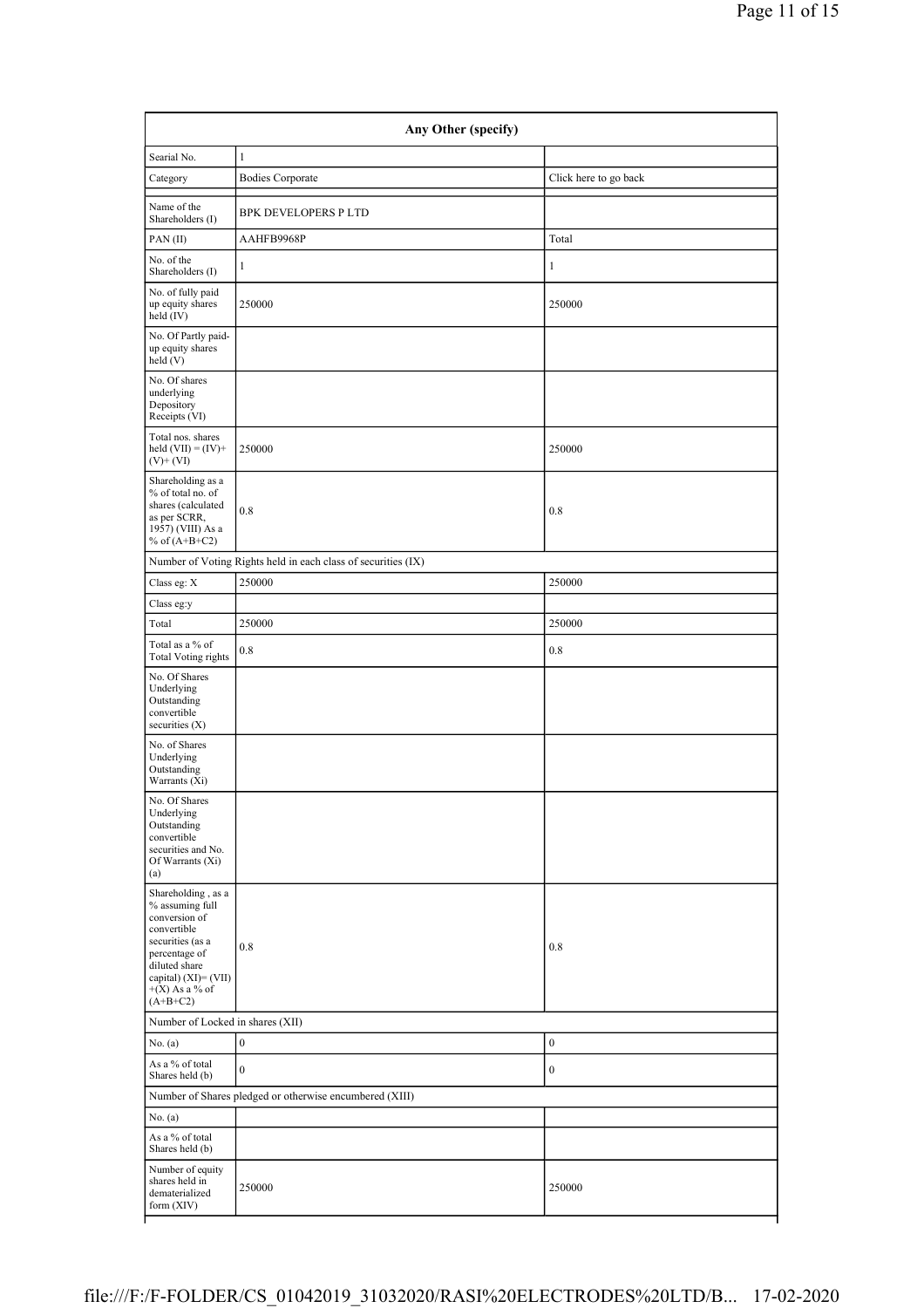| Reason for not providing PAN    |          |  |  |  |  |  |  |
|---------------------------------|----------|--|--|--|--|--|--|
| Reason for not<br>providing PAN |          |  |  |  |  |  |  |
| Shareholder type                | Promoter |  |  |  |  |  |  |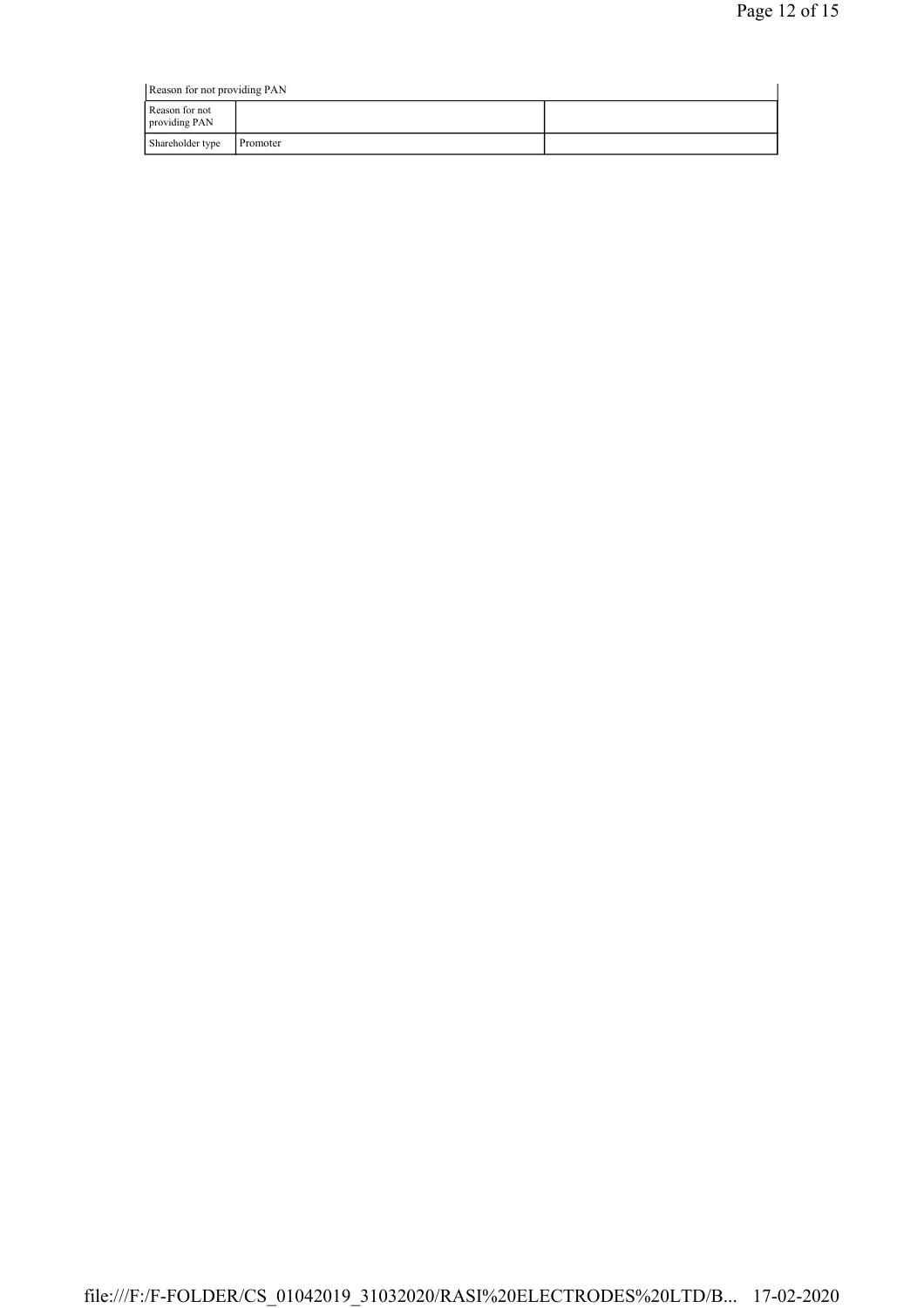| Any Other (specify)                                                                                                                                                                      |                                           |                            |                     |                         |                      |                          |  |  |  |
|------------------------------------------------------------------------------------------------------------------------------------------------------------------------------------------|-------------------------------------------|----------------------------|---------------------|-------------------------|----------------------|--------------------------|--|--|--|
| Searial No.                                                                                                                                                                              | $\mathbf{1}$                              | $\overline{c}$             | 3                   | $\overline{\mathbf{4}}$ | 5                    |                          |  |  |  |
| Category                                                                                                                                                                                 | <b>Bodies Corporate</b>                   | <b>Bodies</b><br>Corporate | Clearing<br>Members | <b>HUF</b>              | Foreign<br>Nationals |                          |  |  |  |
| Category / More<br>than 1 percentage                                                                                                                                                     | More than 1 percentage of<br>shareholding | Category                   | Category            | Category                | Category             |                          |  |  |  |
| Name of the<br>Shareholders (I)                                                                                                                                                          | AADRIK DISTRIBUTORS PVT.<br><b>LTD</b>    |                            |                     |                         |                      | Click here to go<br>back |  |  |  |
| PAN(II)                                                                                                                                                                                  | AAECA6320J                                |                            |                     |                         |                      | Total                    |  |  |  |
| No. of the<br>Shareholders (I)                                                                                                                                                           | $\mathbf{1}$                              | 51                         | 8                   | 147                     | 31                   | 237                      |  |  |  |
| No. of fully paid<br>up equity shares<br>held (IV)                                                                                                                                       | 449965                                    | 1084865                    | 7439                | 1094867                 | 345809               | 2532980                  |  |  |  |
| No. Of Partly paid-<br>up equity shares<br>held (V)                                                                                                                                      |                                           |                            |                     |                         |                      |                          |  |  |  |
| No. Of shares<br>underlying<br>Depository<br>Receipts (VI)                                                                                                                               |                                           |                            |                     |                         |                      |                          |  |  |  |
| Total nos. shares<br>held $(VII) = (IV) +$<br>$(V)$ + $(VI)$                                                                                                                             | 449965                                    | 1084865                    | 7439                | 1094867                 | 345809               | 2532980                  |  |  |  |
| Shareholding as a<br>% of total no. of<br>shares (calculated<br>as per SCRR,<br>1957) (VIII) As a<br>% of $(A+B+C2)$                                                                     | 1.45                                      | 3.48                       | 0.02                | 3.52                    | 1.11                 | 8.13                     |  |  |  |
| Number of Voting Rights held in each class of securities (IX)                                                                                                                            |                                           |                            |                     |                         |                      |                          |  |  |  |
| Class eg: X                                                                                                                                                                              | 449965                                    | 1084865                    | 7439                | 1094867                 | 345809               | 2532980                  |  |  |  |
| Class eg:y                                                                                                                                                                               |                                           |                            |                     |                         |                      |                          |  |  |  |
| Total                                                                                                                                                                                    | 449965                                    | 1084865                    | 7439                | 1094867                 | 345809               | 2532980                  |  |  |  |
| Total as a % of<br><b>Total Voting rights</b>                                                                                                                                            | 1.45                                      | 3.48                       | 0.02                | 3.52                    | 1.11                 | 8.13                     |  |  |  |
| No. Of Shares<br>Underlying<br>Outstanding<br>convertible<br>securities $(X)$                                                                                                            |                                           |                            |                     |                         |                      |                          |  |  |  |
| No. of Shares<br>Underlying<br>Outstanding<br>Warrants (Xi)                                                                                                                              |                                           |                            |                     |                         |                      |                          |  |  |  |
| No. Of Shares<br>Underlying<br>Outstanding<br>convertible<br>securities and No.<br>Of Warrants (Xi)<br>(a)                                                                               |                                           |                            |                     |                         |                      |                          |  |  |  |
| Shareholding, as a<br>% assuming full<br>conversion of<br>convertible<br>securities (as a<br>percentage of<br>diluted share<br>capital) $(XI) = (VII)$<br>$+(X)$ As a % of<br>$(A+B+C2)$ | 1.45                                      | 3.48                       | 0.02                | 3.52                    | 1.11                 | 8.13                     |  |  |  |
| Number of Locked in shares (XII)                                                                                                                                                         |                                           |                            |                     |                         |                      |                          |  |  |  |
| No. (a)                                                                                                                                                                                  |                                           |                            |                     |                         |                      |                          |  |  |  |
| As a % of total<br>Shares held (b)                                                                                                                                                       |                                           |                            |                     |                         |                      |                          |  |  |  |
| Number of equity<br>shares held in<br>dematerialized<br>form (XIV)                                                                                                                       | 449965                                    | 1084865                    | 7439                | 1094867                 | 345809               | 2532980                  |  |  |  |
| Reason for not providing PAN                                                                                                                                                             |                                           |                            |                     |                         |                      |                          |  |  |  |
|                                                                                                                                                                                          |                                           |                            |                     |                         |                      |                          |  |  |  |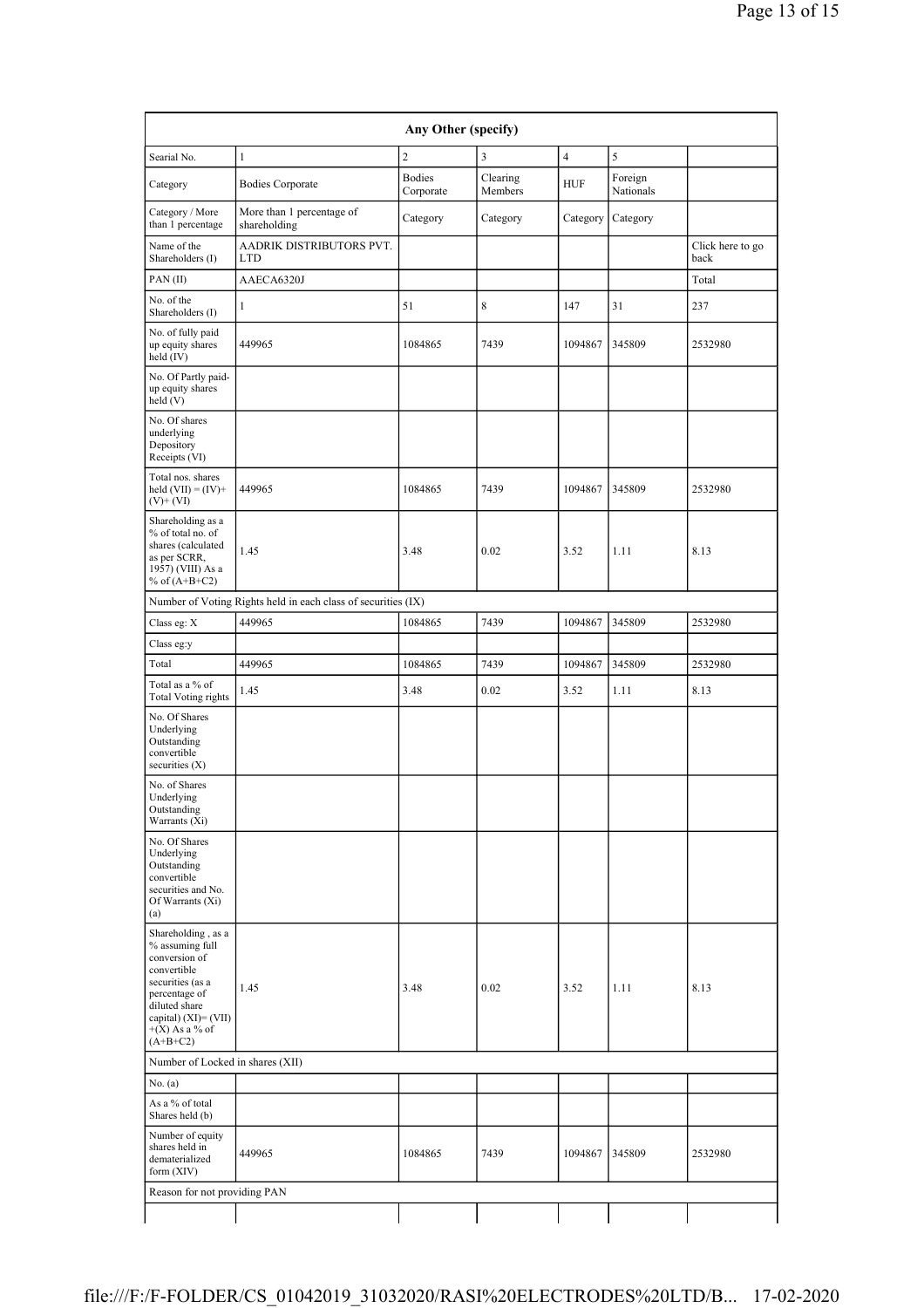| Reason for not<br>.<br>.<br>. NI<br>providing<br>ΡΔ<br>$\mathbf{L}$ |  |  |  |  |  |
|---------------------------------------------------------------------|--|--|--|--|--|
|---------------------------------------------------------------------|--|--|--|--|--|